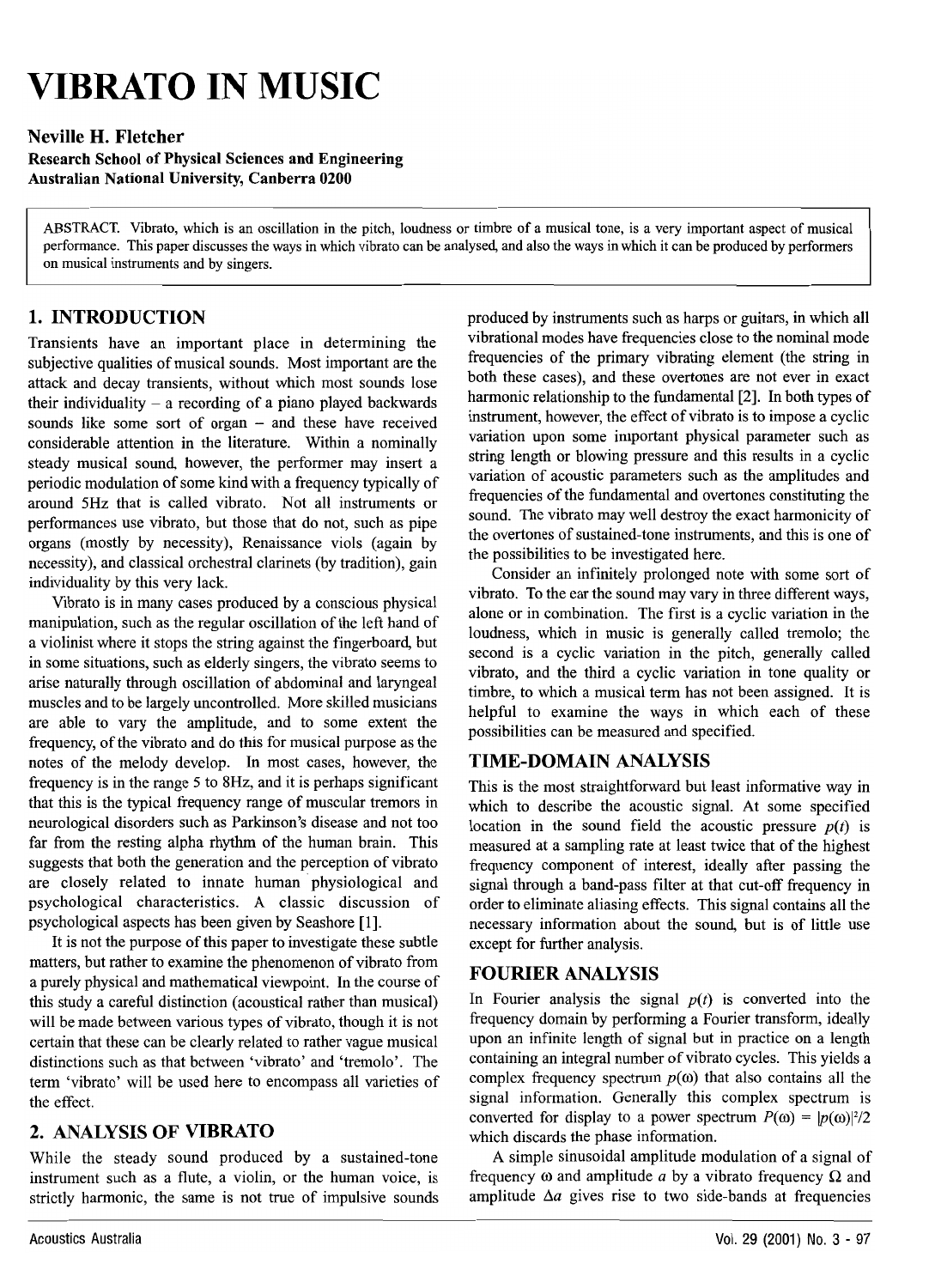$\omega \pm \Omega$  along with the original signal at frequency  $\omega$ , as shown in Fig. 1(a). The relative amplitudes of the three frequency components depend upon the modulation index  $\Delta a/a$ , and if this becomes much greater than unity then the componen<sup>t</sup> at frequency  $\omega$  vanishes.



Figure 1. (a) Fourier power spectrum of an amplitude modulated signal with  $\Delta a/a=1$ . (b) Power spectrum of a frequency modulated signal with  $\Delta \omega \Omega$  = 1. (c) Power spectrum of a frequency modulated signal with  $\Delta \omega / \Omega$ -5.

A simple sinusoidal frequency modulation by an amount  $\Delta \omega$  at a frequency  $\Omega$  gives rise to multiple sidebands at frequencies  $\omega \pm n\Delta\omega$  with amplitudes proportional to  $J_{\rm s}(\Delta\omega\Omega,$ where *J*, is a Bessel function of order *n*. If  $\Omega$  <<  $\omega$  and  $\Delta \omega$  <  $\omega$ as is the case in musical vibrato, then only the carrier frequency  $\omega$  and the first two sidebands at  $\omega \pm \Delta \omega$  are prominent, as shown in Fig. I(b), so that it may be difficult to distinguish frequency modulation from amplitude modulation simply by examining the power spectrum. At the particular modulation index for which  $\Delta \omega = 2.4\Omega$  the component at frequency  $\omega$ vanishes. If the vibrato is very slow, so that  $\Omega \ll \Delta \omega$ , then the spectrum spreads over a band of width about  $2\Delta\omega$ , as shown in Fig.l(c).

Fourier analysis, it should be noted, does away with the time element entirely, since it deals only with an infinitely long signal (or the same signal endlessly repeated) and yields <sup>a</sup> frequency spectrum that is time-independent. It is therefore of limited assistance in the study of musical vibrato.

# **GALERKIN ANALYSIS**

Since it is known on general grounds that the sound signal from <sup>a</sup> musical instrument is based upon <sup>a</sup> superposition of overtones  $a_n(\omega_n)$  at frequencies  $\omega_n$  that may or may not be in harmonic relation to the fundamental frequency  $\omega_1$ , it is often more useful to maintain this view and regard the vibrato tone as <sup>a</sup> superposition of these modes so that

$$
p(t) = \sum_{n} a_n(t) \cos[\omega_n t + \phi_n(t)]
$$

but the amplitudes  $a_n$  and phases (n are now relatively slowly varying functions of time. The apparent frequency of mode  $n$  is then

$$
\omega_n' = \omega_n + d\phi_n/dt.
$$

98-VoI.29(2001) NO.3

This modal decomposition of the signal, known as the Galerkin approximation, has the great advantage that it yields an 'instantaneous amplitude' and 'instantaneous frequency' that both correspond closely with psychophysical perception, though the terms themselves are not analytically respectable. It is possible to use this approximation to calculate the behaviour of many nonlinear systems of the kind found in musical instruments [3]. The approach gives <sup>a</sup> readily interpreted picture of the amplitude and frequency of all components of the sound without the complication of sidebands.

One possible problem with this approach is that, if the phase  $\phi$ , jumps suddenly, then this appears as an infinity in the frequency. An example of this is the case of amplitude modulation or beating with *Sa»>«.* Here the signal has the form  $a$ sin $\omega$ *cos* $\Omega$ *t* and, if the amplitude  $a$  is taken as always positive, then there is a phase jump of  $\pi$  twice in each period, with consequen<sup>t</sup> frequency infinities.

#### **FAST FOURIER TRANSFORM ANALYSIS**

While <sup>a</sup> fast Fourier transform (FFT) is simply <sup>a</sup> rapid and convenient numerical algorithm for performing <sup>a</sup> Fourier transform, it differs practically in that this transform is generally performed repetitively on successive small sections of signal and displayed as <sup>a</sup> time-resolved power spectrum. The frequency resolution  $\Delta\omega$  is related to the length  $\Delta t$  of the transformed sample by the condition  $\Delta \omega \Delta t = 2\pi$ , while the Nyquist cut-off frequency is  $\omega^* = \pi N/\Delta t$  where N is the number of data points in the transform. Since  $N$  is normally fixed by the software used for the computation, the result is <sup>a</sup> simple trade-off between frequency resolution and time resolution.

If time resolution is sacrificed in favour of frequency resolution so that the sample length is greater than twice the vibrato period, then the FFT approach behaves like the normal Fourier transform and shows <sup>a</sup> 'carrier frequency' and two sidebands for each mode. If, on the other hand, time resolution is made significantly less than the vibrato period, the FFT will display a set of modes that vary cyclically in frequency and amplitude, following the Galerkin approximation. Because the FFT approach effectively averages the Galerkin approximation over the sample time, if this is short, the possible infinities in frequency are reduced to simply large jumps, but these jumps need to be earefully interpreted.

# **SONAGRAPH ANALYSIS**

The most useful analysis tool derives from the Sonagraph, which in its early forms rotated <sup>a</sup> sensitive paper on <sup>a</sup> drum bearing the recorded track to be analysed. The rotation slowly swep<sup>t</sup> an analysing filter through <sup>a</sup> frequency range from zero to about 5 kHz, and the stylus imprinted the signal level on the paper, giving a time-resolved spectrum of selected bandwidth. Modern signal analysis programs perform the same operation digitally. The figures in the presen<sup>t</sup> paper are derived from one such program [4].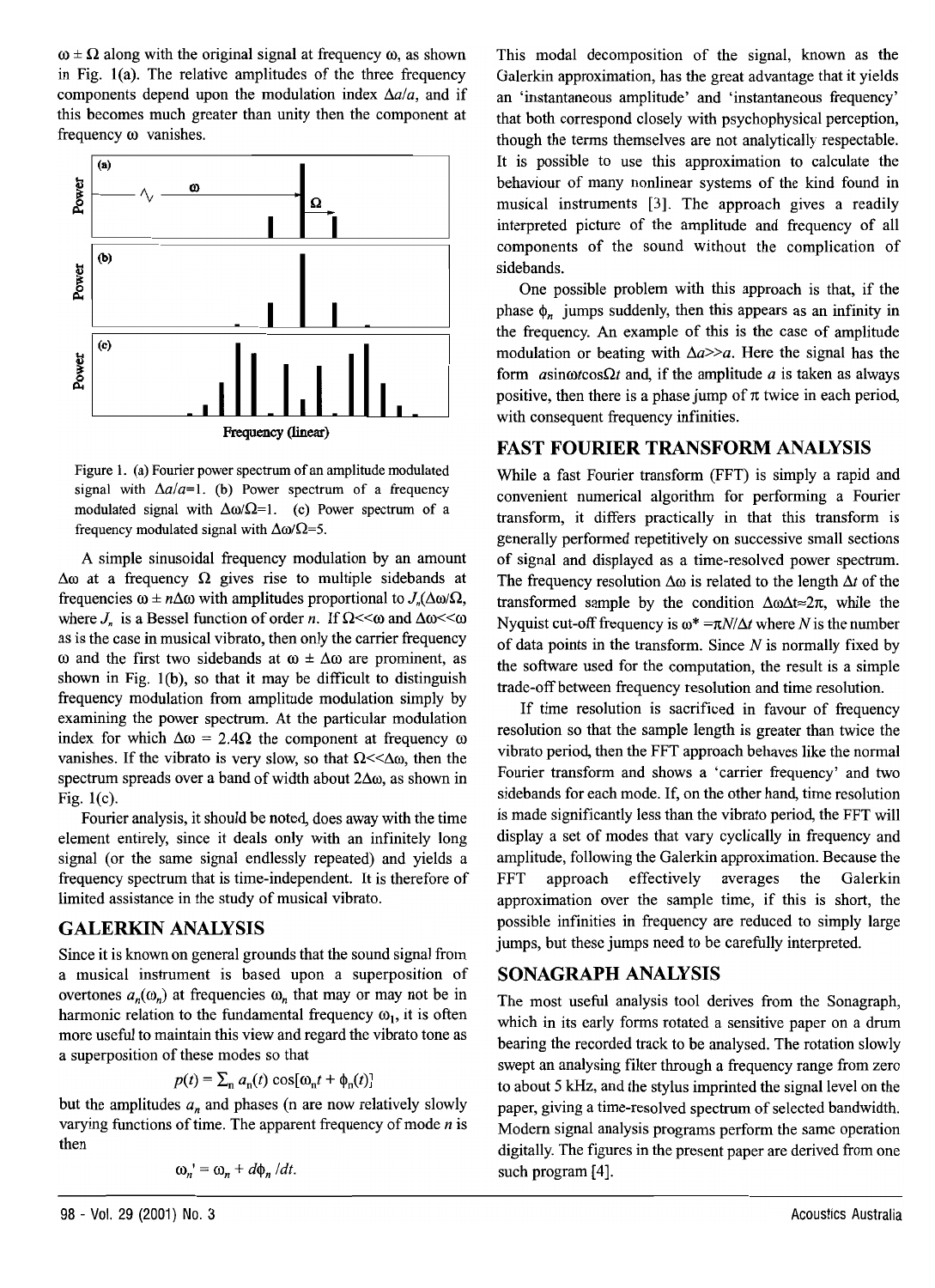## **HUMAN AUDITORY PERCEPTION**

Since the object of this analysis is to relate perceived vibrato effects to physical parameters of the performance, it is important than a method of analysis is chosen that adequately annroximates human auditory nercention Numerous psychophysical studies [5] show that human auditory resolution is rather less fine than 50ms and that while a frequency resolution of about 3 cents, or about 0.2%, is possible near the mid-range of the frequency spectrum though such resolution requires sounds that are steady for several seconds. (One semitone is a change in frequency by a factor 2<sup>1/12</sup> or about 6% and is divided logarithmically into 100 cents.) When the tone duration is 1s or less, the frequency resolution declines rapidly. Similarly, changes in sound level of 1dB are perceptible when they occur at intervals of a second or more, but become progressively less obvious when they occur more rapidly.

These considerations suggest that an method of analysis with a time resolution of about 100ms and a corresponding frequency resolution of about 10Hz, which corresponds to about 2% or 30 cents near the middle of the treble stave (about 400Hz) is probably about optimal for analysing vibrato. An FFT analyser with 1024 data points adjusted to meet these criteria will have an upper cut-off frequency of about 5kHz. which is adequate for the analysis of most musical sounds. though of course the audible components of these sounds extend to much higher frequencies.

# 3. VARIETIES OF VIBRATO

The most musically and acoustically revealing method of analysis of musical vibrato is an appropriate form of FFT analysis, with the sample length of about 100ms, so that the frequency resolutions is about 10Hz, as discussed above. Anplied to a typical musical vibrato, this analysis generally indicates a combination of frequency and amplitude modulation of the sound, which is indeed what the listener hears, though it is possible to concentrate perceptive attention on one or other characteristic. A musical note, however, is not generally a simple sinusoid with a single frequency, but rather consists of a fundamental accompanied by an array of overtones. The effect of vibrato may differ from one overtone to another, so that a third form of vibrato can be identified that might be termed 'timbre' vibrato, where the musical word 'timbre' refers to tone colour.

When considering vibrato, we can identify two basically different classes of musical systems. In the first class, exemplified by plucked or bowed string instruments and by the human voice, it is the frequency of the primary oscillator (the string or the vocal folds) that is varied; associated resonators (the instrument body or the vocal tract) serve simply as shaped filters that modify the spectral envelope of the sound. In the second class, exemplified by woodwind and brass instruments. the primary resonator (the air column) actually determines the frequency of the sound, and what is modified in vibrato is the behaviour of a subsidiary negative-resistance oscillator (the air et, the reed, or the player's lips) that is slaved to the primary resonator. Frequency deviations are thus much easier to produce in the first class of instruments than in the second as we see in the examples that follow

#### **Impulsive stringed instruments**

A piano has an inherent amplitude-modulation, though not really a vibrato, for each overtone of the sound by virtue of the fact that most notes are sounded by several strings vibrating in unison. The interaction between the strings is complicated [6] and arises because the bridge is necessarily not completely rigid since it must transmit the string vibrations to the coundboard. The player however has no control over this effect, so it will not be considered further here, desnite the fact that it is important to the quality of piano sound.

Something similar happens in the harpsichord and the harp but has a different origin because these instruments have only one string per note (although large harpsichords may have additional strings at octave or sub-octave nitches). Since the string is not generally plucked exactly at right angles to the bridge, it has a tendency to oscillate in an elliptical path, and this ellinse precesses slowly, because of both nonlinear effects and also the direction-dependence of the bridge impedance [2.3]. This precession gives a quasi-periodic amplitude modulation to the normal force on the soundboard. Again the player has no control over this effect so that it is not a real vibento

In a guitar, however, the player uses one finger to 'stop' the string being plucked, and this finger has a position between two of the frets on the neck of the instrument so that the vibrating length is determined by the lower fret position. If. however, the player rocks this finger backwards and forwards, then this has an effect on the tension in the string because of slight variation in the displaced length between the frets. This tension variation in turn varies the vibration frequency of all of the string modes by exactly the same fractional amount. giving a coordinated frequency modulation to the string vibration

The matter is, however, not as simple as this. The string vibration must be communicated to the instrument body for sound radiation, since the string itself radiates almost no sound because its diameter is so small compared with the sound wavelength involved. The guitar body, however, has many resonances - indeed it is the distribution of these resonances that distinguishes a fine guitar from a poor one. As the frequency of any mode varies under the effect of changing tension, therefore, this alters a little the response of the instrument body as the frequency moves closer to or away from the nearest resonance. There is also an associated change of phase, which adds to the initial frequency modulation. The result is that the simple frequency modulation of the string acquires an amplitude modulation as it is transferred to the body and radiated. When this sound signal is analysed by the FFT method, those parts of the signal with higher amplitude are given higher weight, with the result that there may appear to be a slight shift in the median vibration frequencies of individual modes in addition to the vibrato.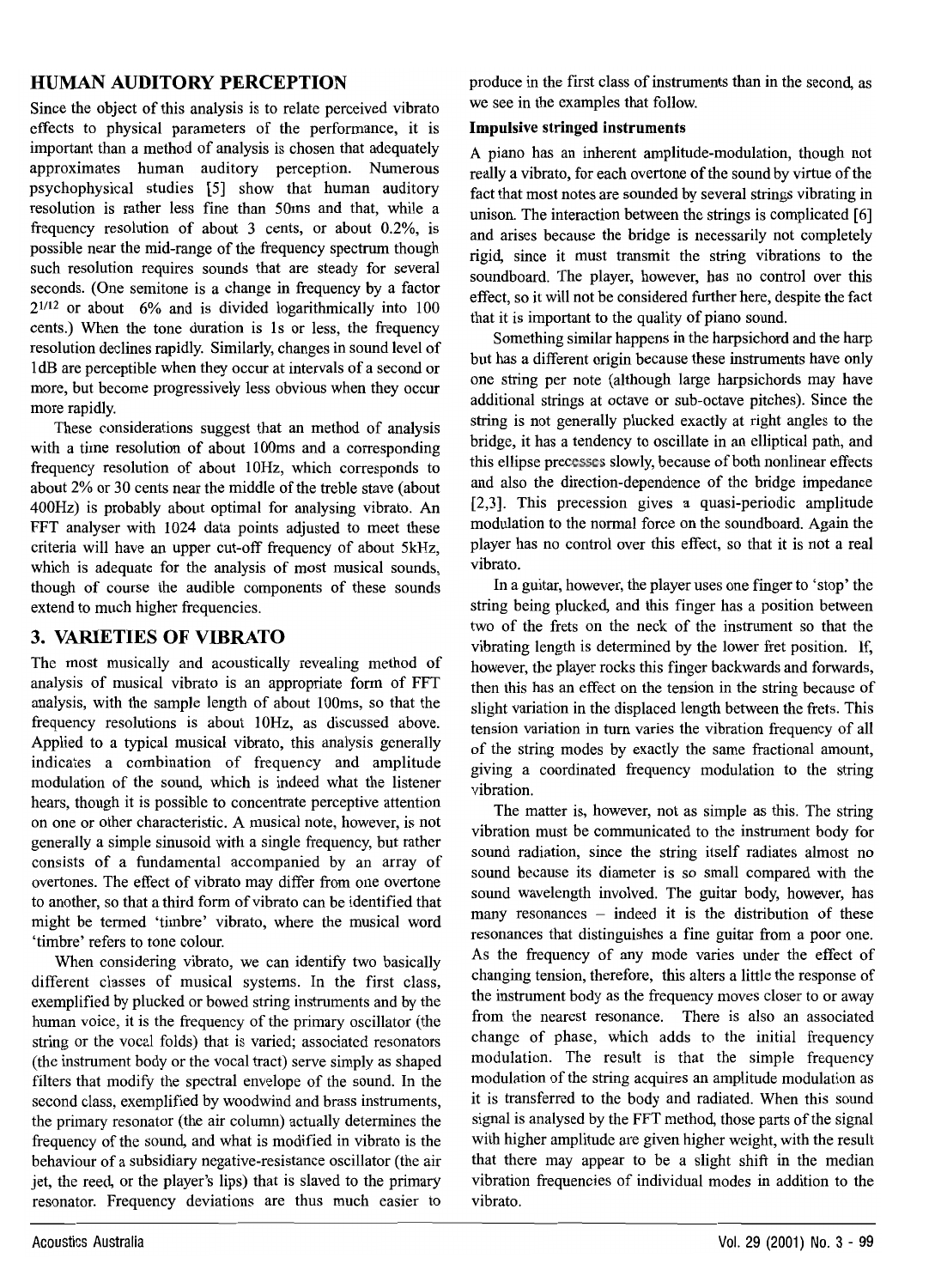## **Bowed strings**

In a bowed string instrument such as the violin, the string vibration is maintained by a stick-slip frictional phenomenon between the moving bow and the string - hence the importance of rosin to enhance the friction. This stick-slip motion is highly nonlinear, with the result that the vibrational motion of the string repeats regularly, giving a precisely harmonic sound for sustained notes. Vibrato is again introduced by rocking the active finger tip against the fingerboard as in the guitar but, because there are no frets, the result is not a change in tension but rather a change in string vibrating length. Analysis of this situation is very difficult, because it constitutes a 'moving boundary problem' but, because the vibrato frequency is very much lower than the fundamental string vibration frequency (5Hz compared with 200-2000Hz for a violin), it is a reasonable approximation to perform a calculation using a quasi-static approximation. The string frequency is then seen to vary approximately sinusoidally at the finger-motion frequency. The fact that the violin body is intimately involved in sound radiation, and that it possesses pronounced resonances of its own, affects the vibrato in the same way as for the guitar, making the final effect one combining frequency, amplitude, and timbre variations. The maximum frequency variation in vibrato is typically about  $\pm 3\%$  or about  $\pm 50$  cents, as shown in Fig. 2. Note that the vibrato extent, when measured in frequency rather than pitch, increases in proportion to the frequency of the overtone involved, thus maintaining a harmonic relationship to the fundamental at all times.



Figure 2. Soundswell analysis of Nigel Kennedy (violin) playing an excerpt from the Meditation from Massenet's Thais. The time span is about 10 seconds and the frequency range 0-7 kHz. Maximum vibrato amplitude is  $\pm 3\%$  or about half a semitone in each direction.

Since the violin is a sustained-tone instrument, vibrato is an important feature of its sound quality, and is used almost always. This contrasts with Renaissance bowed-string instruments of the viol family, which have cords tied around the fingerboard to constitute very shallow frets, and are played without any vibrato at all. Adjustment of the frets allows notes to be played consistently in tune, a feat which is much more difficult on the violin.

Violins and other bowed-string instruments are often heard in groups, as in an orchestra, and here the vibrato takes on another role. The string players make no attempt to coordinate their individual vibratos, so that the result is a sound consisting of many superimposed signals with slightly differing frequencies and vibrato rates. When this is considered on the basis of Fourier analysis, the signal is seen to be rather like narrow-band noise. This is called a 'chorus effect' and is particularly pleasant to most listeners.

#### **Flute-like instruments**

In instruments of the flute family, a tube resonator with finger holes to adjust its acoustic length is excited by an air jet from the player's lips which blows alternatingly into and out of the instrument mouth-hole. The air jet itself is very complex, and its motion involves the propagation of displacement waves excited upon it by acoustic flow out of the mouth-hole. The interaction of the jet with the sound modes in the tube at the upper lip of the mouth-hole is similarly complex. To sound a given note, the player must control the air-jet length and blowing pressure within fairly narrow limits, or the instrument will either not sound or will sound a higher mode than the one intended.

Vibrato in flute instruments is generally produced by a cyclic variation of about 10% in the blowing pressure. The relative levels of the upper harmonics of the sound depend quite sensitively upon the blowing pressure, while the amplitude and frequency of the fundamental varies by only a very small amount. The result is a vibrato that has been characterised as being a 'timbre vibrato' since there was relatively little change found in either pitch or radiated sound power [7]. Timbre variations do, however, have an effect upon perceived loudness.

A more recent study using FFT techniques [8] has, however, shown periodic variations of about (30 cents in the frequency of the fundamental and rather large and erratic variations in the apparent frequencies of the higher modes, these variations increasing in extent with the mode number. As discussed above, it is possible that these frequency variations are produced by changes in phase, due perhaps to associated variations in the exact blowing angle of the jet in relation to the edge of the mouthpiece [9]. Such phase changes increase in magnitude in proportion to the mode number. The FFT analysis reported in this paper raises some questions about the reality of the frequency fluctuations, however, since the displayed time resolution is about 0.01s and the frequency resolution better than 10Hz rather than the expected 100Hz. The analysis shown in Fig. 3 shows a maximum vibrato shift of about  $\pm 25$  cents, which confirms the figure given in the referenced publication, but no anomalies are evident in the higher harmonics of the sound.

In the flute, as in other wind instruments that use vibrato, the rate and extent of this vibrato is under the control of the player. Often a sustained note at the beginning of a phrase will start with almost no vibrato, but this will build up in frequency and amplitude during the course of the note and lead on to the next note in the phrase. Conversely, near the end of a phrase this sequence may be reversed. The normal frequency of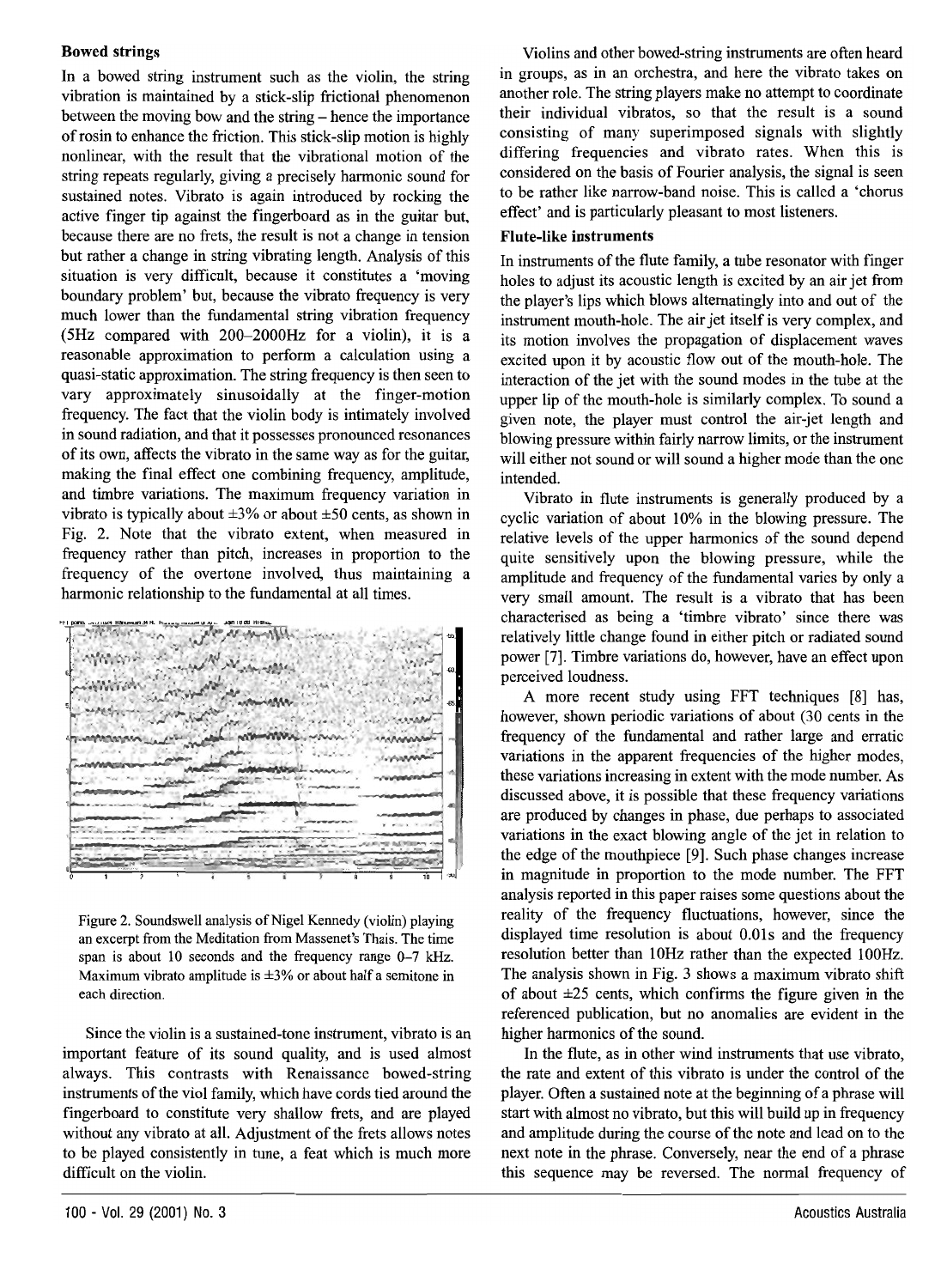vibrato generally in the range 5 to 6Hz is also often characteristic of the individual player.

#### Other wind instruments

Reed wind instruments, such as oboes or clarinets, can also produce vibrato, either by oscillation in blowing pressure or. less commonly, by lip pressure on the reed. The vibrato is under the control of the player to the extent that bassoons, for example, may use vibrato when playing duets with oboes but not when playing with clarinets, simply because it is traditional for orchestral clarinets to play without vibrato. There does not appear to have been any detailed acoustic study of this vibrato. but the analysis given in Fig. 4 suggests that the frequency variation is only shout +40 cents and that variations in loudness and timbre may also be important.

**Come Strings Exchange String Street, and** 



Figure 3. William Bennett (flute) playing part of the Largo from Bach's Concerto for Flute and Strings BWV1056. Maximum  $v$  of  $v$  of  $v$  and  $v$  and  $v$  and  $v$  are  $v$  and  $v$  are  $v$  as  $v$  and  $v$  and  $v$  and  $v$  and  $v$  and  $v$  and  $v$  and  $v$  and  $v$  and  $v$  and  $v$  and  $v$  and  $v$  and  $v$  and  $v$  and  $v$  and  $v$  and  $v$  and  $v$  and The apparent overlap of notes is due to reverberation.



Figure 4. The oboist of the Stuttgart Chamber Orchestra playing the introduction to the Echo Duet of Bach's Christmas Oratorio. Maximum vibrato amplitude is  $\pm 2.5\%$  or about 0.4 semitones.

Brass instruments do not use vibrato to any great extent. perhaps partly because of the physical requirements on blowing pressure and lip tension necessary to produce the desired sound and partly because of tradition, which has established that these instruments sound better when played 'straight'.

#### The singing voice

Vibrato in singing has received a good deal of attention from teachers but less from acousticians. Typically the singing voices of children make no use of vibrato, and this creates the 'nure' or 'cimple' sound characteristic of English cathedral choirs. The voices of girls continue to develop smoothly as their age increases and it is usual for a small amount of vibrato to develop. After the age of 20 or so, the extent of vibrato depends upon artistic choice and physical development. Some professional female singers maintain a voice with very little vibrato for many years, and this style goes very well with the music of composers such as Purcell and with much folk music. Other singers follow a more operatic tradition and use pronounced, and even exaggerated vibrato in all their singing. After many years of singing in this style it seems impossible for these singers to revert to simple sounds, and the vibrato intensity generally continues to increase as they grow older. While this is perhaps appropriate in some music with dramatic emotional content it is felt by many to be an unfortunate defect in singing style. At the other end of the artistic spectrum, singers in some Eastern European traditions eschew vibrato altogether giving a most striking effect to the music characteristic of that tradition.

Vibrato in male singers, particularly basses, sounds rather different from that of sopranos, probably because the basic sound frequency is typically lower by a factor of nearly four. Certainly, however, some well-known bass singers have developed with age a style with a wide and rapid vibrato, with the result that the pitch of the note being sung is largely obscured in rapidly moving music such as some of that by Handel.

The physiological mechanisms of vibrato generation in singing have been the subject of detailed study [10], but the results vary somewhat from one singer to another. The nitch of a vocal tone is determined almost entirely by tension in the muscles supporting the vocal folds, though this tension is itself influenced to some extent by sub-glottal pressure. The primary origin of vibrato thus lies with the muscles controlling the larynx, though there is evidence of coordinated oscillation in muscle tension in the chest and abdomen leading to synchronised oscillations in sub-glottal pressure. Because the fundamental frequency of the human voice is not locked to any resonance of the vocal tract, the singer has a great deal of freedom in pitch variation during vibrato.

Ouantitative studies of vocal vibrato have been made by several people, and are discussed by Sundberg [10], while a more recent analysis of prominent artists singing Schubert's Ave Maria has been reported by Prame [11]. For the quiet mood of the Schubert song, the vibrato rate was 6.0±0.4 Hz and the average vibrato extent  $71\pm9$  cents, though this varied from 34 to 123 cents for different notes and different singers. In the wider and more operatic repertoire [10] some wellknown sopranos actually use vibrato as large in extent as  $\pm 2$ semitones! (If the vibrato is larger in extent than this it is called 'trillo'.) For such a large vibrato, particularly if the vibrato rate is rather slow, the perception is of an actual fluctuating pitch, rather than a variation of tone quality on a